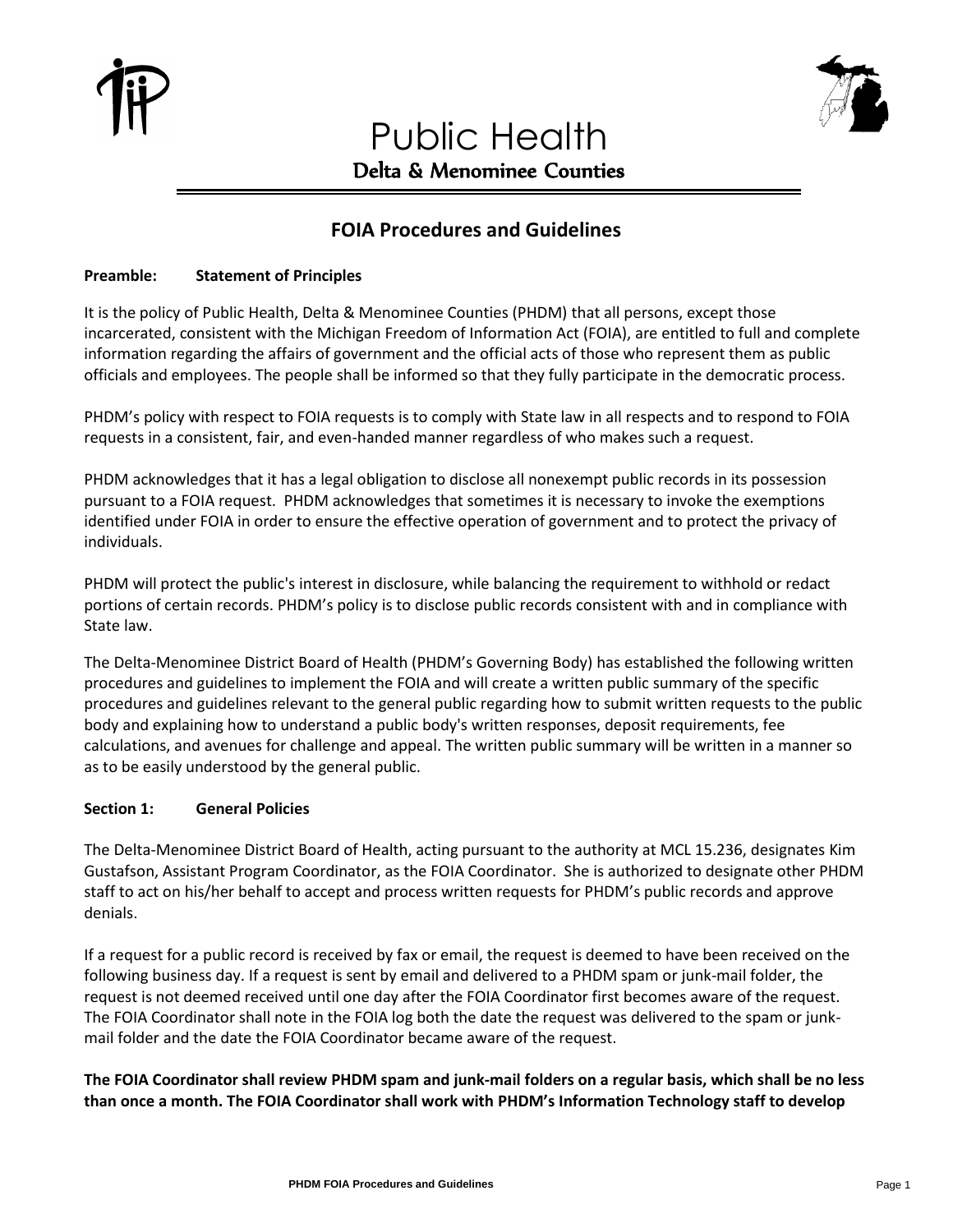## **administrative rules for handling spam and junk-mail so as to protect PHDM systems from computer attacks which may be imbedded in an electronic FOIA request.**

The FOIA Coordinator may, in his/her discretion, implement administrative rules, consistent with State law and these Procedures and Guidelines to administer the acceptance and processing of FOIA requests.

PHDM is not obligated to create a new public record or make a compilation or summary of information which does not already exist. Neither the FOIA Coordinator nor other PHDM staff are obligated to provide answers to questions contained in requests for public records or regarding the content of the records themselves. The FOIA Coordinator shall keep a copy of all written requests for public records received by PHDM on file for a period of at least one year.

PHDM will make this Procedures and Guidelines document and the Written Public Summary publicly available without charge. If it does not, PHDM cannot require deposits or charge fees otherwise permitted under the FOIA until it is in compliance.

A copy of this Procedures and Guidelines document and PHDM's Written Public Summary must be publicly available by providing free copies both in PHDM's response to a written request and upon request by visitors at PHDM offices.

This Procedures and Guidelines document and PHDM's Written Public Summary will be maintained on PHDM's website at: www.phdm.org, so a link to those documents will be provided in lieu of providing paper copies of those documents.

## **Section 2: Requesting a Public Record**

No specific form to submit a request for a public record is required. However, the FOIA Coordinator may make available a FOIA Request Form for use by the public.

Requests to inspect or obtain copies of public records prepared, owned, used, possessed or retained by PHDM may be submitted on PHDM's FOIA Request Form, in any other form of writing (letter, fax, email, etc.), or by verbal request.

Verbal requests, made in person, for records shall be documented by PHDM on PHDM's FOIA Request Form. No verbal requests will be accepted over the phone.

If a person makes a verbal, non-written request for information believed to be available on PHDM's website, where practicable and to the best ability of the employee receiving the request, shall be informed of the pertinent website address.

A request must sufficiently describe a public record so as to enable PHDM personnel to identify and find the requested public record.

Written requests for public records may be submitted in person or by mail to any PHDM office. Requests may also be submitted electronically by fax and email. Upon their receipt, requests for public records shall be promptly forwarded to the FOIA Coordinator for processing.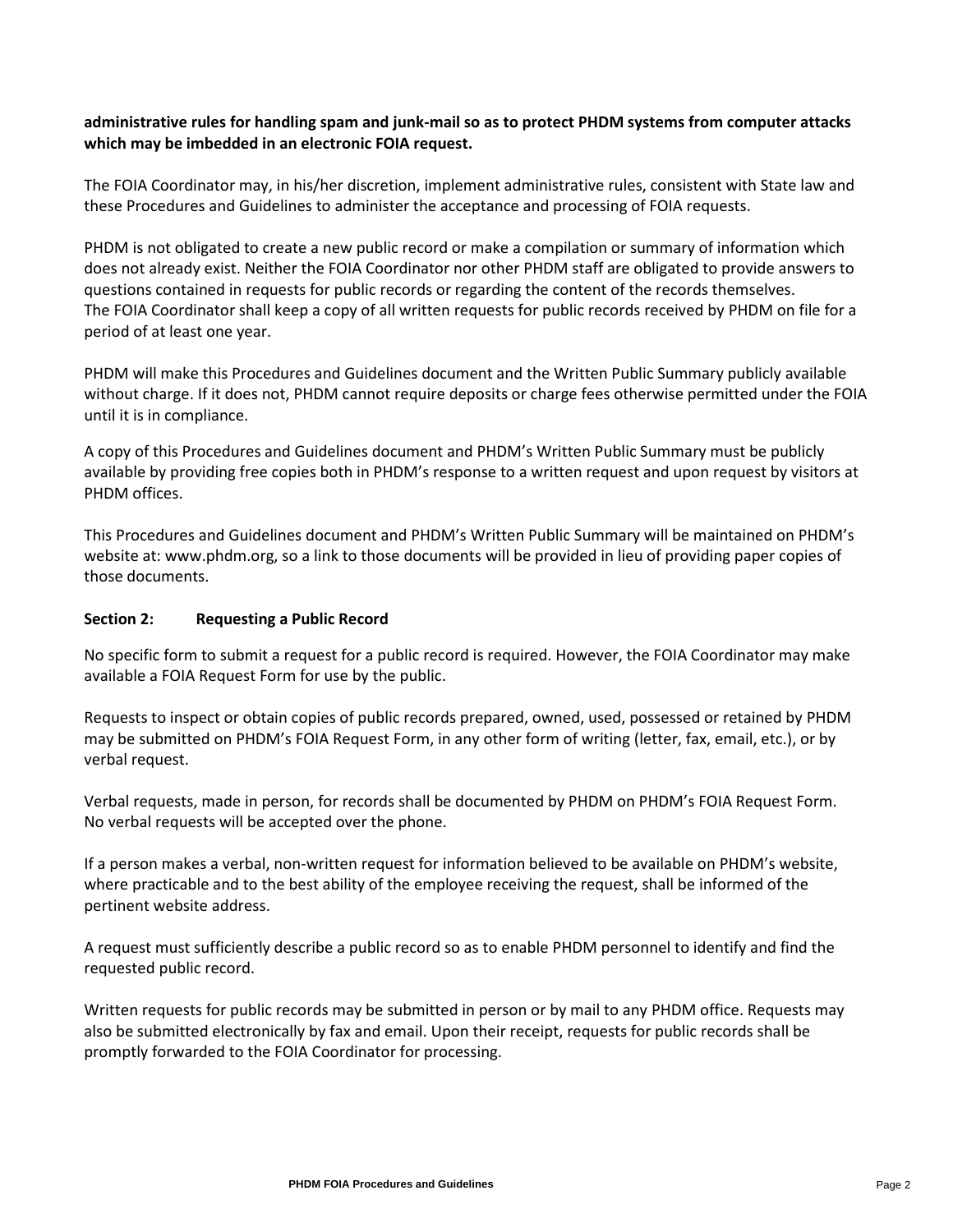A person may request that public records be provided on non-paper physical media, emailed or other otherwise provided to him or her in digital form in lieu of paper copies. PHDM will comply with the request only if it possesses the necessary technological capability to provide records in the requested non-paper physical media format.

A person may subscribe to future issues of public records that are created, issued or disseminated by PHDM on a regular basis. A subscription is valid for up to 6 months and may be renewed by the subscriber.

A person serving a sentence of imprisonment in a local, state or federal correctional facility is not entitled to submit a request for a public record. The FOIA Coordinator will deny all such requests.

## **Section 3: Processing a Request**

Unless otherwise agreed to in writing by the person making the request, PHDM will issue a response within 5 business days of receipt of a FOIA request. If a request is received by fax, email or other electronic transmission, the request is deemed to have been received on the following business day.

PHDM will respond to a request in one of the following ways:

- Grant the request.
- Issue a written notice denying the request.
- Grant the request in part and issue a written notice denying in part the request.
- Issue a notice indicating that due to the nature of the request PHDM needs an additional 10 business days to respond for a total of no more than 15 business days. Only one such extension is permitted.
- Issue a written notice indicating that the public record requested is available at no charge on PHDM's website.

#### *When a request is granted:*

If the request is granted, or granted in part, the FOIA Coordinator will require that payment be made in full for the allowable fees associated with responding to the request before the public record is made available.

The FOIA Coordinator shall provide a detailed itemization of the allowable costs incurred to process the request to the person making the request.

A copy of these Procedures and Guidelines and the Written Public Summary will be provided to the requestor free of charge with the response to a written request for public records, provided however, that because these Procedures and Guidelines, and the Written Public Summary are maintained on PHDM's website at: www.phdm.org, a link to the Procedures and Guidelines and the Written Public Summary will be provided in lieu of providing paper copies of those documents.

If the cost of processing a FOIA request is \$50 or less, the requester will be notified of the amount due and where the documents can be obtained.

If the cost of processing a FOIA request is expected to exceed \$50 based on a good-faith calculation, or if the requestor has not paid in full for a previously granted request, PHDM will require a good-faith deposit pursuant to Section 4 of this policy before processing the request.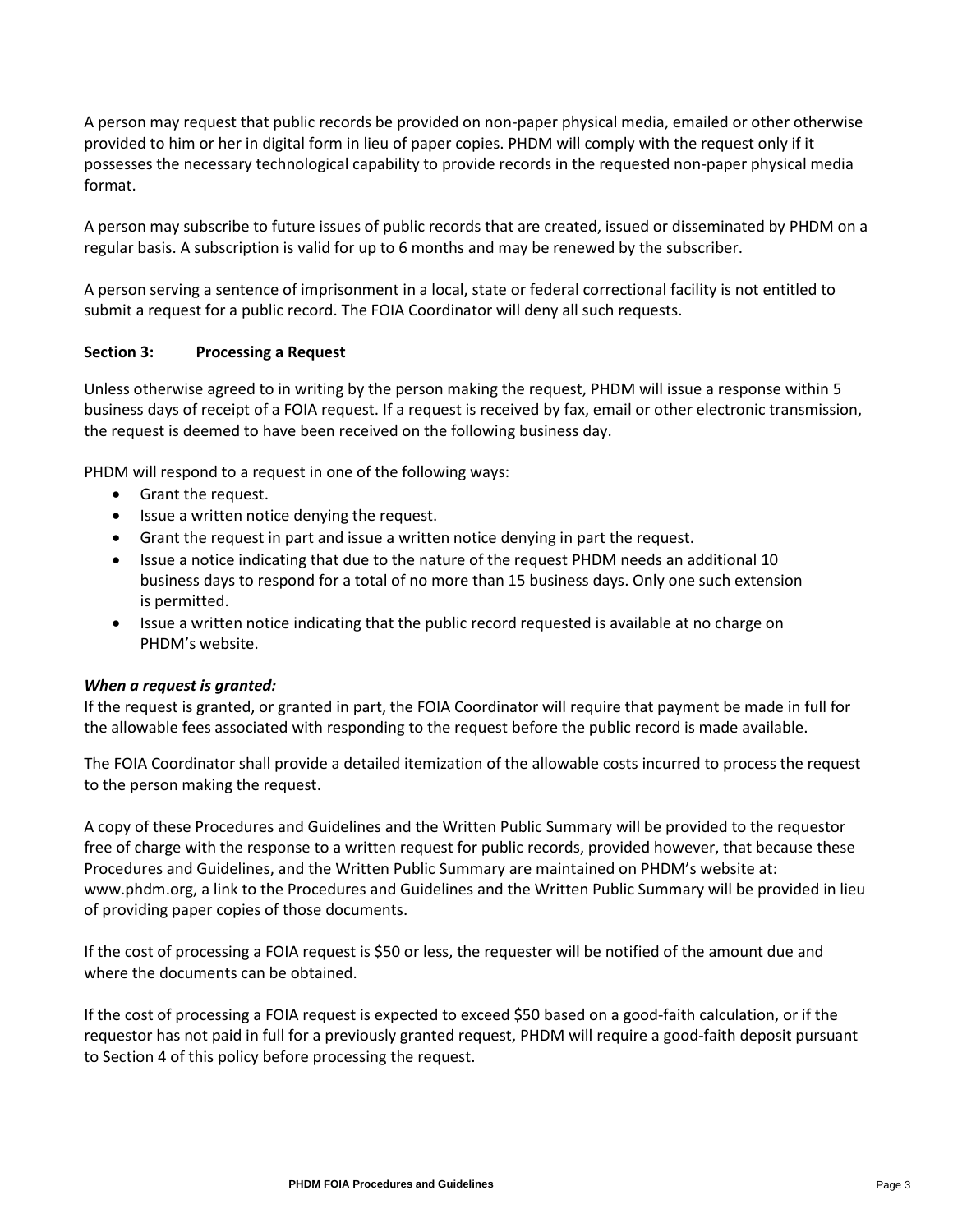In making the request for a good-faith deposit the FOIA Coordinator shall provide the requestor with a detailed itemization of the allowable costs estimated to be incurred by PHDM to process the request and also provide a best efforts estimate of a time frame it will take PHDM to provide the records to the requestor. The best efforts estimate shall be nonbinding on PHDM, but will be made in good faith and will strive to be reasonably accurate, given the nature of the request in the particular instance, so as to provide the requested records in a manner based on the public policy expressed by Section 1 of the FOIA.

## *When a request is denied or denied in part:*

If the request is denied or denied in part, the FOIA Coordinator will issue a Notice of Denial which shall provide in the applicable circumstance:

- An explanation as to why a requested public record is exempt from disclosure; or
- A certificate that the requested record does not exist under the name or description provided by the requestor, or another name reasonably known by PHDM or
- An explanation or description of the public record or information within a public record that is separated or deleted from the public record; and
- An explanation of the person's right to submit an appeal of the denial to either the Delta-Menominee District Board of Health, or seek judicial review in Delta County Circuit Court or Menominee County Circuit Court; and
- An explanation of the right to receive attorneys' fees, costs, and disbursements as well actual or compensatory damages, and punitive damages of \$1,000, should they prevail in Circuit Court.
- The Notice of Denial shall be signed by the FOIA Coordinator.

If a request does not sufficiently describe a public record, the FOIA Coordinator may, in lieu of issuing a Notice of Denial indicating that the request is deficient, seek clarification or amendment of the request by the person making the request. Any clarification or amendment will be considered a new request subject to the timelines described in this Section.

#### *Requests to inspect public records:*

PHDM shall provide reasonable facilities and opportunities for persons to examine and inspect public records during normal business hours. The FOIA Coordinator is authorized to promulgate rules regulating the manner in which records may be viewed so as to protect PHDM records from loss, alteration, mutilation or destruction and to prevent excessive interference with normal PHDM operations.

#### *Requests for certified copies:*

The FOIA Coordinator shall, upon written request, furnish a certified copy of a public record at no additional cost to the person requesting the public record.

#### **Section 4: Fee Deposits**

If the fee estimate is expected to exceed \$50.00 based on a good-faith calculation, the requestor will be asked to provide a deposit not exceeding one-half of the total estimated fees.

If a request for public records is from a person who has not paid PHDM in full for copies of public records made in fulfillment of a previously granted written request, the FOIA Coordinator will require a deposit of 100% of the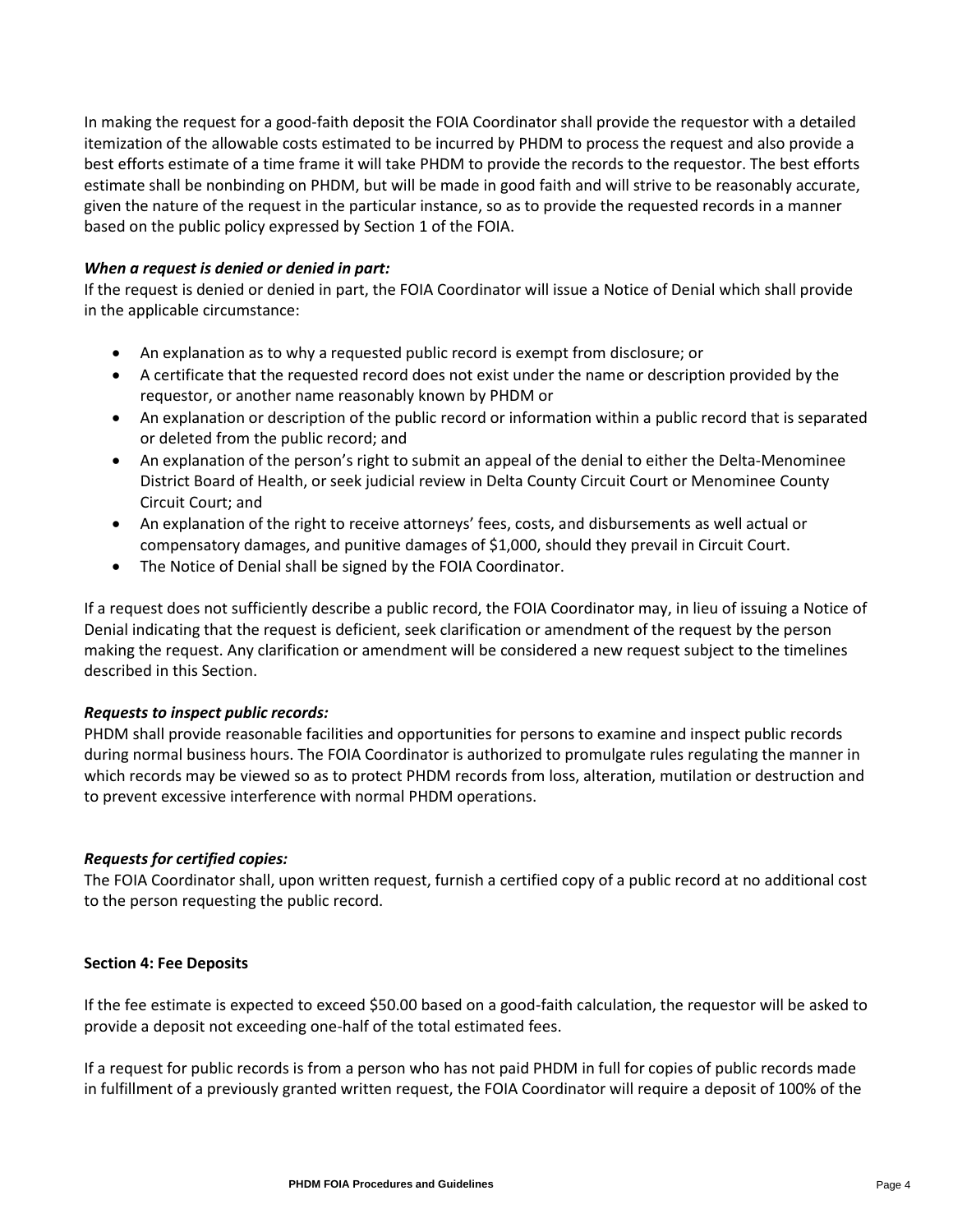estimated processing fee before beginning to search for a public record for any subsequent written request by that person when all of the following conditions exist:

- The final fee for the prior written request is not more than 105% of the estimated fee;
- The public records made available contained the information sought in the prior written request and remain in PHDM's possession;
- The public records were made available to the individual, subject to payment, within the time frame estimated by PHDM to provide the records;
- Ninety (90) days have passed since the FOIA Coordinator notified the individual in writing that the public records were available for pickup or mailing;
- The individual is unable to show proof of prior payment to PHDM; and
- The FOIA Coordinator has calculated a detailed itemization that is the basis for the current written request's increased estimated fee deposit.

The FOIA Coordinator will not require an increased estimated fee deposit if any of the following apply:

- The person making the request is able to show proof of prior payment in full to PHDM;
- PHDM is subsequently paid in full for the applicable prior written request; or
- Three hundred sixty five (365) days have passed since the person made the request for which full payment was not remitted to PHDM.

## **Section 5: Calculation of Fees**

A fee may be charged for the labor cost of copying/duplication.

A fee will *not* be charged for the labor cost of search, examination, review and the deletion and separation of exempt from nonexempt information *unless* failure to charge a fee would result in unreasonably high costs to PHDM because of the nature of the request in the particular instance, and PHDM specifically identifies the nature of the unreasonably high costs. Fees for labor will be charged when labor to search, examination, review, deletion and separation of exempt from nonexempt information meets or exceeds 30 minutes.

Costs for the search, examination review, and deletion and separation of exempt from non-exempt information are "unreasonably high" when they are excessive and beyond the normal or usual amount for those services compared to the costs of PHDM's usual FOIA requests, not compared to PHDM's operating budget.

The following factors shall be used to determine an unreasonably high cost to PHDM:

- Volume of the public record requested
- Amount of time spent to search for, examine, review and separate exempt from non-exempt information in the record requested.
- Whether the public records are from more than one PHDM department or whether various PHDM offices are necessary to respond to the request.
- The available staffing to respond to the request.
- Any other similar factors identified by the FOIA Coordinator in responding to the particular request.

The Michigan FOIA statute permits PHDM to charge for the following costs associated with processing a request: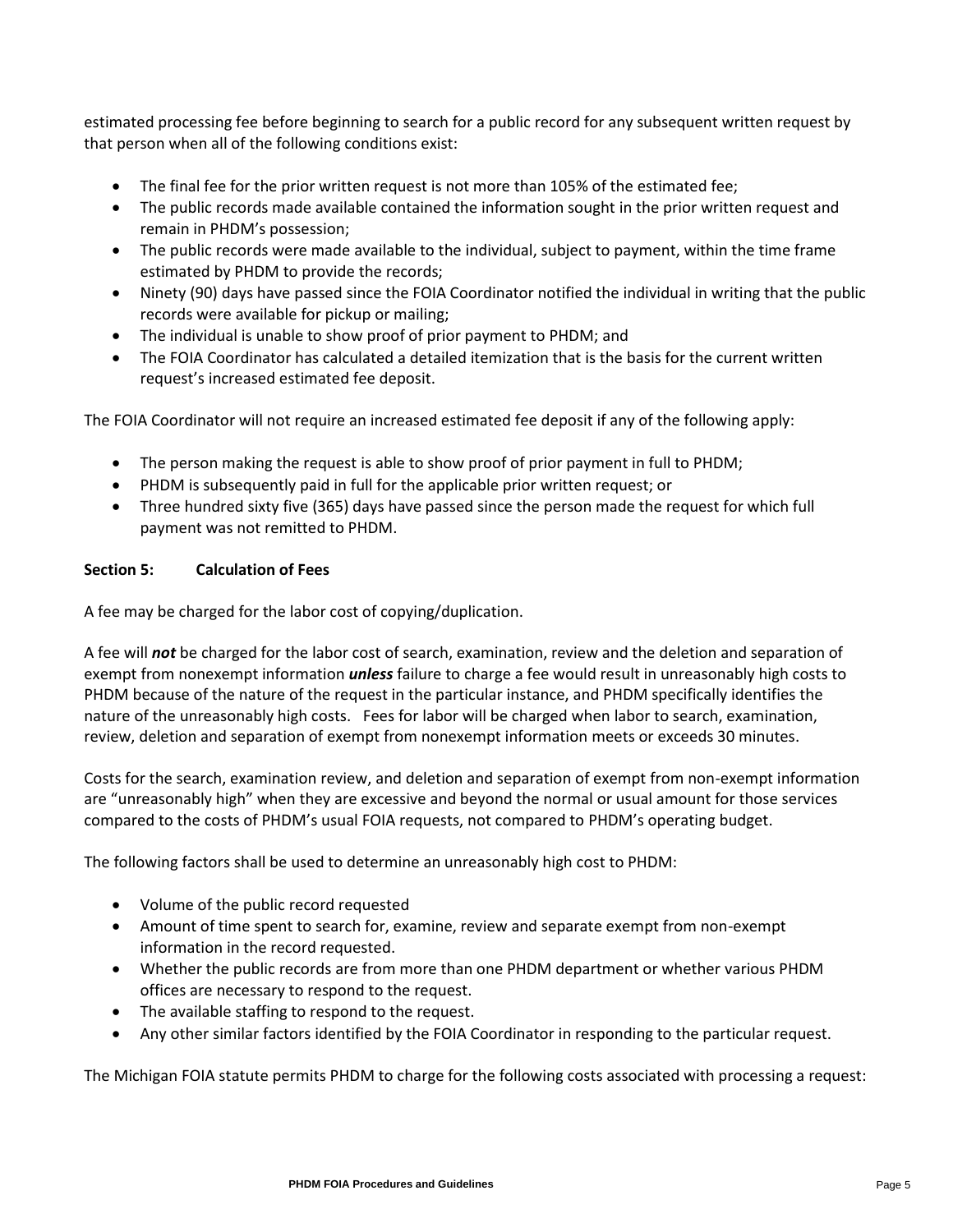- Labor costs associated with copying or duplication, which includes making paper copies, making digital copies, or transferring digital public records to non-paper physical media or through the Internet.
- Labor costs associated with searching for, locating and examining a requested public record, when failure to charge a fee will result in unreasonably high costs to PHDM.
- Labor costs associated with a review of a record to separate and delete information exempt from disclosure, when failure to charge a fee will result in unreasonably high costs to PHDM.
- The cost of copying or duplication, not including labor, of paper copies of public records. This may include the cost for copies of records already on PHDM's website if you ask for PHDM to make copies.
- The cost of computer discs, computer tapes or other digital or similar media when the requester asks for records in non-paper physical media. This may include the cost for copies of records already on PHDM's website if you ask for PHDM to make copies.
- The cost to mail or send a public record to a requestor.

Labor costs will be calculated based on the following requirements:

- All labor costs will be estimated and charged in 15-minute increments, with all partial time increments rounded down. If the time involved is less than 15 minutes, there will be no charge.
- Labor costs will be charged at the hourly wage of the lowest-paid PHDM employee capable of doing the work in the specific fee category, regardless of who actually performs work.
- Labor costs will also include a charge to cover or partially cover the cost of fringe benefits.
- PHDM may add up to 50% to the applicable labor charge amount to cover or partially cover the cost of fringe benefits, but in no case may it exceed the actual cost of fringe benefits.
- Overtime wages will not be included in labor costs unless agreed to by the requestor; overtime costs will not be used to calculate the fringe benefit cost.
- Contracted labor costs will be charged at the hourly rate of \$48.90 (6 times the state minimum hourly wage).

The cost to provide records on non-paper physical media when so requested will be based on the following requirements:

- Computer disks, computer tapes or other digital or similar media will be at the actual and most reasonably economical cost for the non-paper media.
- This cost will only be assessed if PHDM has the technological capability necessary to provide the public record in the requested non-paper physical media format.
- PHDM will procure any non-paper media and will not accept media from the requestor in order to ensure integrity of PHDM's technology infrastructure.

The cost to provide paper copies of records will be based on the following requirements:

- Paper copies of public records made on standard letter ( $8 \frac{1}{2} \times 11$ ) or legal ( $8 \frac{1}{2} \times 14$ ) sized paper will not exceed \$.10 per sheet of paper. Copies for non-standard sized sheets of paper will reflect the actual cost of reproduction. PHDM's copy charge for public records will be \$0.00 for 1-49 copies; \$1.00 for 50 -99 copies; \$2.00 for 100-149 copies, etc.
- PHDM will provide records using double-sided printing, if it is cost-saving and available.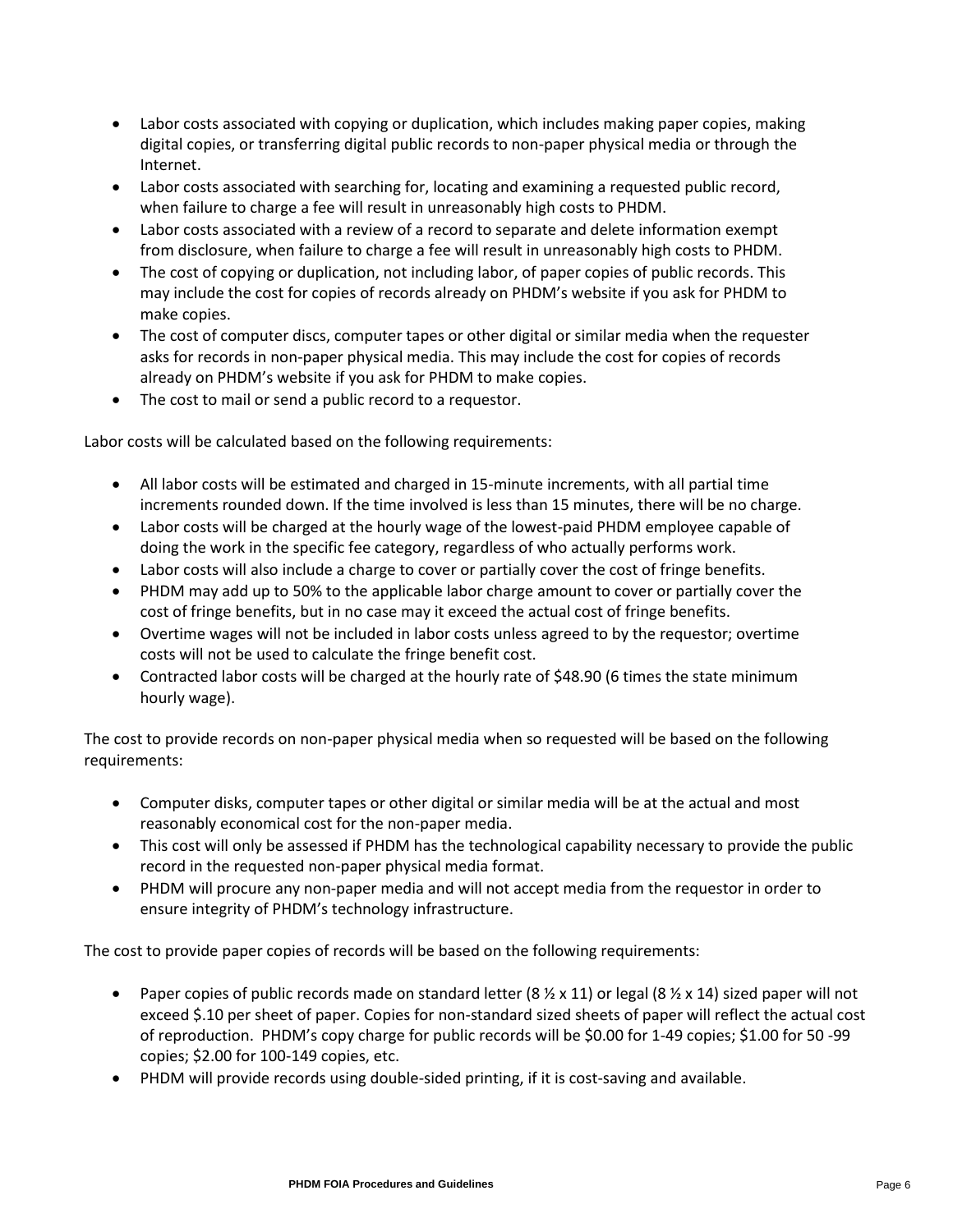The cost to mail records to a requestor will be based on the following requirements:

- The actual cost to mail public records using a reasonably economical and justified means.
- PHDM may charge for the least expensive form of postal delivery confirmation.
- No cost will be made for expedited shipping or insurance unless specified by the requestor.

If the FOIA Coordinator does not respond to a written request in a timely manner, PHDM must:

- Reduce the labor costs by 5% for each day PHDM exceeds the time permitted under FOIA up to a 50% maximum reduction, if *any* of the following applies:
	- o PHDM's late response was willful and intentional,
	- $\circ$  The written request conveyed a request for information within the first 250 words of the body of a letter facsimile, email or email attachment, or
	- $\circ$  The written request included the words, characters, or abbreviations for "freedom of information," "information," "FOIA," "copy" or a recognizable misspelling of such, or legal code reference to MCL 15. 231, et seq. or 1976 Public Act 442 on the front of an envelope or in the subject line of an email, letter or facsimile cover page.
- Fully note the charge reduction in the Detailed Itemization of Costs Form.

## **Section 6: Waiver of Fees**

The cost of the search for and copying of a public record may be waived or reduced if in the sole judgment of the FOIA Coordinator a waiver or reduced fee is in the public interest because it can be considered as primarily benefitting the general public. The Delta-Menominee District Board of Health may identify specific records or types of records it deems should be made available for no charge or at a reduced cost.

## **Section 7: Discounted Fees**

## *Indigence*

The FOIA Coordinator will discount the first \$20.00 of the processing fee for a request if the person requesting a public record submits an affidavit stating that they are:

- Indigent and receiving specific public assistance, or
- If not receiving public assistance, stating facts demonstrating an inability to pay because of indigence.

An individual is not eligible to receive the waiver if:

- The requestor has previously received discounted copies of public records from PHDM twice during the calendar year; or
- The requestor requests information in connection with other persons who are offering or providing payment to make the request.

An affidavit is sworn statement. The FOIA Coordinator may make a Fee Waiver Affidavit Form available for use by the public.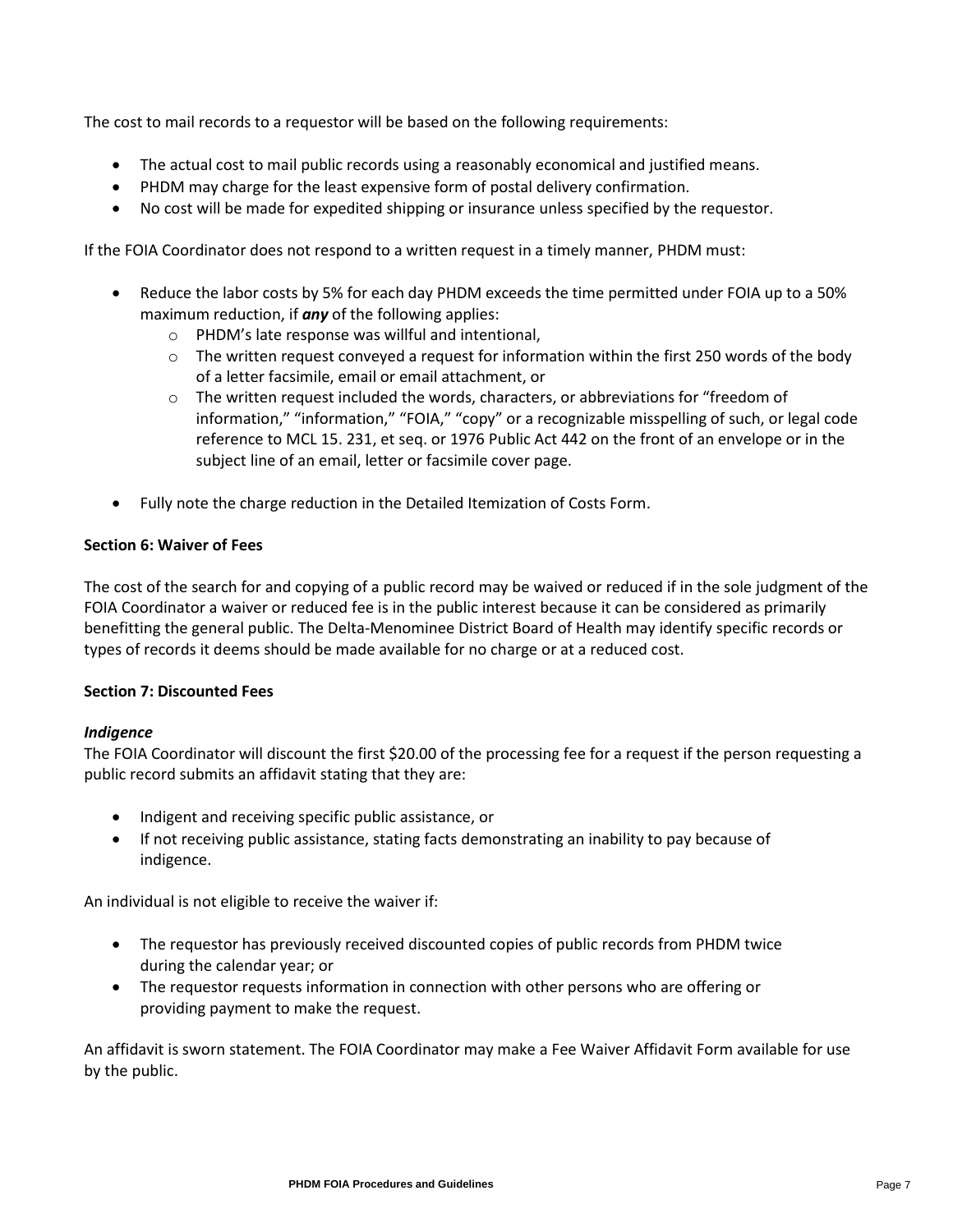## *Nonprofit organization advocating for developmentally disabled or mentally ill individuals*

The FOIA Coordinator will discount the first \$20.00 of the processing fee for a request from:

- A nonprofit organization formally designated by the state to carry out activities under subtitle C of the federal developmental disabilities assistance and bill of rights act of 2000, Public Law 106-402, and the protection and advocacy for individuals with mental illness act, Public Law 99-319, or their successors, if the request meets all of the following requirements:
	- o Is made directly on behalf of the organization or its clients.
	- $\circ$  Is made for a reason wholly consistent with the mission and provisions of those laws under section 931 of the mental health code, 1974 PA 258, MCL 330.1931.
	- $\circ$  Is accompanied by documentation of its designation by the state, if requested by the public body.

## **Section 8: Appeal of a Denial of a Public Record**

When a requestor believes that all or a portion of a public record has not been disclosed or has been improperly exempted from disclosure, he or she may appeal to the Delta-Menominee District Board of Health, by filing an appeal of the denial with the Delta-Menominee District Board of Health, 2920 College Avenue, Escanaba MI 49829.

The appeal must be in writing, specifically state the word "appeal" and identify the reason or reasons the requestor is seeking a reversal of the denial. The PHDM FOIA Appeal Form (To Appeal a Denial of Records), may be used.

The Delta-Menominee District Board of Health is not considered to have received a written appeal until the first regularly scheduled Delta-Menominee District Board of Health meeting following submission of the written appeal.

Within 10 business days of receiving the appeal the Delta-Menominee District Board of Health will respond in writing by:

- Reversing the disclosure denial;
- Upholding the disclosure denial; or
- Reverse the disclosure denial in part and uphold the disclosure denial in part; or
- Under unusual circumstances, issue a notice extending for not more than 10 business days the period during which the Delta-Menominee District Board of Health shall respond to the written appeal. The Delta-Menominee District Board of Health shall not issue more than 1 notice of extension for a particular written appeal.

If the Delta-Menominee District Board of Health fails to respond to a written appeal, or if the Delta-Menominee District Board of Health upholds all or a portion of the disclosure denial that is the subject of the written appeal, the requesting person may seek judicial review of the nondisclosure by commencing a civil action in Circuit Court.

Whether or not a requestor submitted an appeal of a denial to the Delta-Menominee District Board of Health he or she may file a civil action in Delta County Circuit Court or Menominee County Circuit Court within 180 days after PHDM's final determination to deny the request.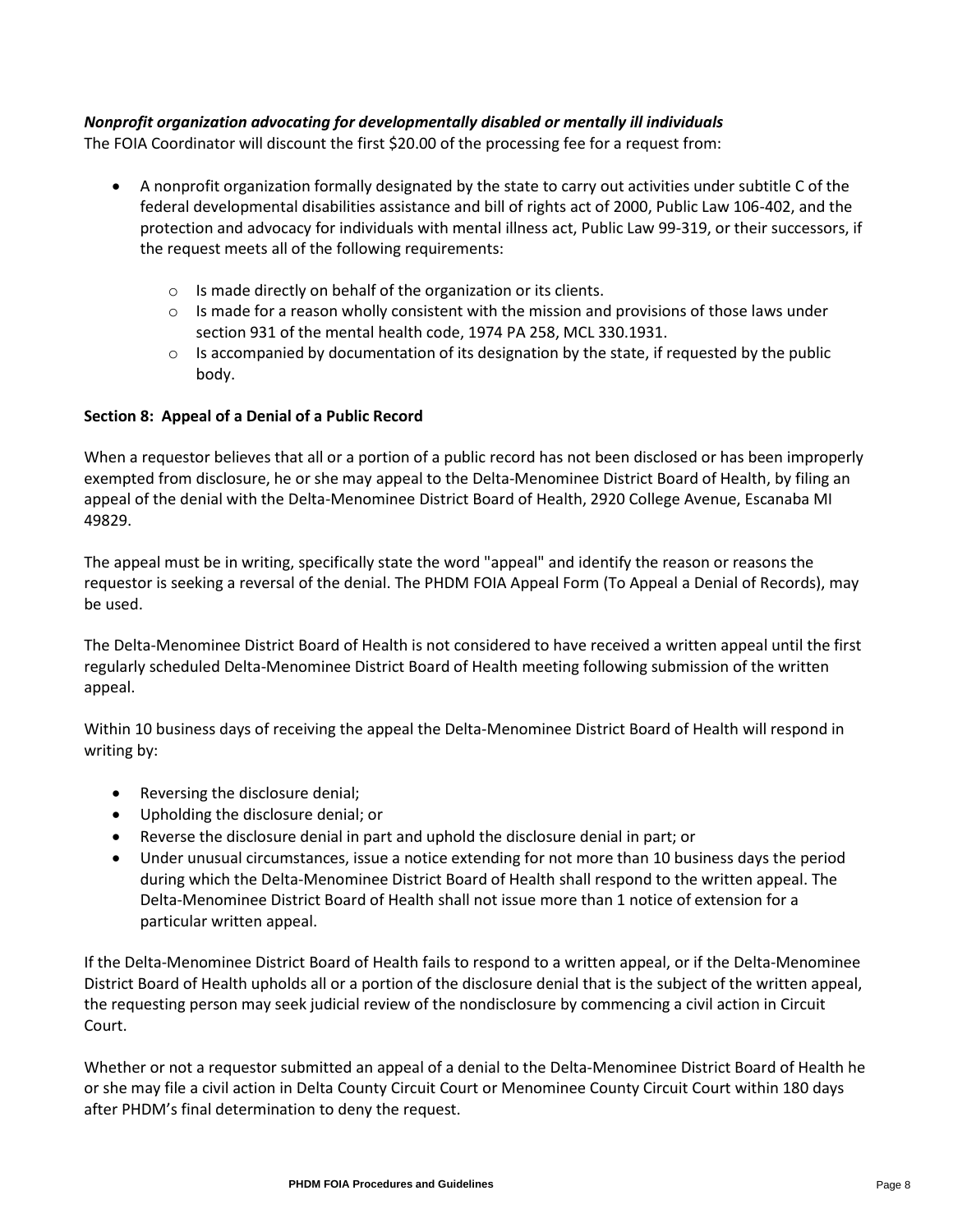If a court that determines a public record is not exempt from disclosure, it shall order PHDM to cease withholding or to produce all or a portion of a public record wrongfully withheld, regardless of the location of the public record. Failure to comply with an order of the court may be punished as contempt of court.

If a person asserting the right to inspect, copy, or receive a copy of all or a portion of a public record prevails in such an action, the court shall award reasonable attorneys' fees, costs, and disbursements. If the person or PHDM prevails in part, the court may, in its discretion, award all or an appropriate portion of reasonable attorneys' fees, costs, and disbursements.

If the court determines that PHDM has arbitrarily and capriciously violated this act by refusal or delay in disclosing or providing copies of a public record, the court shall order PHDM to pay a civil fine of \$1,000.00, which shall be deposited into the general fund of the state treasury. The court shall award, in addition to any actual or compensatory damages, punitive damages in the amount of \$1,000.00 to the person seeking the right to inspect or receive a copy of a public record. The damages shall not be assessed against an individual, but shall be assessed against the next succeeding public body that is not an individual and that kept or maintained the public record as part of its public function.

## **Section 9: Appeal of an Excessive FOIA Processing Fee**

"Fee" means the total fee or any component of the total fee calculated under section 4 of the FOIA, including any deposit.

If a requestor believes that the fee charged by PHDM to process a FOIA request exceeds the amount permitted by state law or under this policy, he or she must first appeal to the Delta-Menominee District Board of Health by submitting a written appeal for a fee reduction to the Delta-Menominee District Board of Health, 2920 College Avenue, Escanaba MI 49829.

The appeal must be in writing, specifically state the word "appeal" and identify how the required fee exceeds the amount permitted. The PHDM FOIA Appeal Form (To Appeal an Excess Fee) may be used.

The Delta-Menominee District Board of Health is not considered to have received a written appeal until the first regularly scheduled Delta-Menominee District Board of Health meeting following submission of the written appeal.

Within 10 business days after receiving the appeal, the Delta-Menominee District Board of Health will respond in writing by:

- Waiving the fee;
- Reducing the fee and issuing a written determination indicating the specific basis that supports the remaining fee;
- Upholding the fee and issuing a written determination indicating the specific basis that supports the required fee; or
- Issuing a notice detailing the reason or reasons for extending for not more than 10 business days the period during which the Delta-Menominee District Board of Health will respond to the written appeal. The Delta-Menominee District Board of Health shall not issue more than 1 notice of extension for a particular written appeal.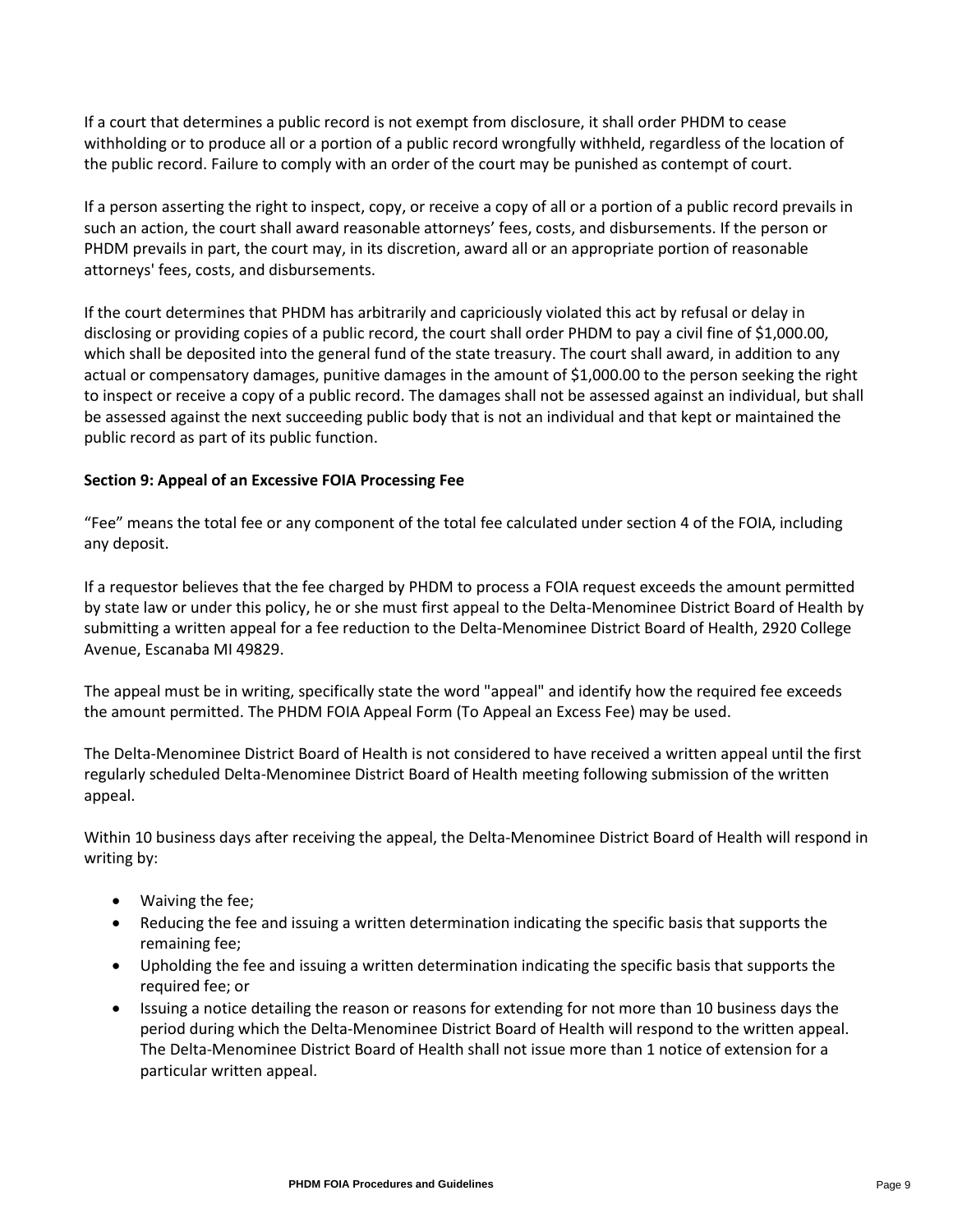Where the Delta-Menominee District Board of Health reduces or upholds the fee, the determination must include a certification from the Delta-Menominee District Board of Health that the statements in the determination are accurate and that the reduced fee amount complies with its publicly available procedures and guidelines and Section 4 of the FOIA.

Within 45 days after receiving notice of the Delta-Menominee District Board of Health's determination of an appeal, the requesting person may commence a civil action in Delta County Circuit Court, or Menominee County Circuit Court, for a fee reduction.

If a civil action is commenced against PHDM for an excess fee, PHDM is not obligated to complete the processing of the written request for the public record at issue until the court resolves the fee dispute.

An action shall not be filed in circuit court unless *one* of the following applies:

- PHDM does not provide for appeals of fees,
- The Delta-Menominee District Board of Health failed to respond to a written appeal as required, or
- The Delta-Menominee District Board of Health issued a determination to a written appeal.

If a court determines that PHDM required a fee that exceeds the amount permitted under its publicly available procedures and guidelines or Section 4 of the FOIA, the court shall reduce the fee to a permissible amount. Failure to comply with an order of the court may be punished as contempt of court.

If the requesting person prevails in court by receiving a reduction of 50% or more of the total fee, the court may, in its discretion, award all or an appropriate portion of reasonable attorneys' fees, costs, and disbursements. The award shall be assessed against the public body liable for damages.

If the court determines that PHDM has arbitrarily and capriciously violated the FOIA by charging an excessive fee, the court shall order PHDM to pay a civil fine of \$500.00, which shall be deposited in the general fund of the state treasury. The court may also award, in addition to any actual or compensatory damages, punitive damages in the amount of \$500.00 to the person seeking the fee reduction. The fine and any damages shall not be assessed against an individual, but shall be assessed against the next succeeding public body that is not an individual and that kept or maintained the public record as part of its public function.

## **Section 10: Conflict with Prior FOIA Policies and Procedures; Effective Date**

To the extent that these Procedures and Guidelines conflict with previous FOIA policies promulgated by the Delta-Menominee District Board of Health or PHDM Administration these Procedures and Guidelines are controlling. To the extent that any administrative rule promulgated by the FOIA Coordinator subsequent to the adoption of this resolution is found to be in conflict with any previous policy promulgated by the Delta-Menominee District Board of Health or PHDM Administration, the administrative rule promulgated by the FOIA Coordinator is controlling.

To the extent that any provision of these Procedures and Guidelines or any administrative rule promulgated by the FOIA Coordinator pertaining to the release of public records is found to be in conflict with any State statute, the applicable statute shall control. The FOIA Coordinator is authorized to modify this policy and all previous policies adopted by the Delta-Menominee District Board of Health or PHDM Administration, and to adopt such administrative rules as he or she may deem necessary, to facilitate the legal review and processing of requests